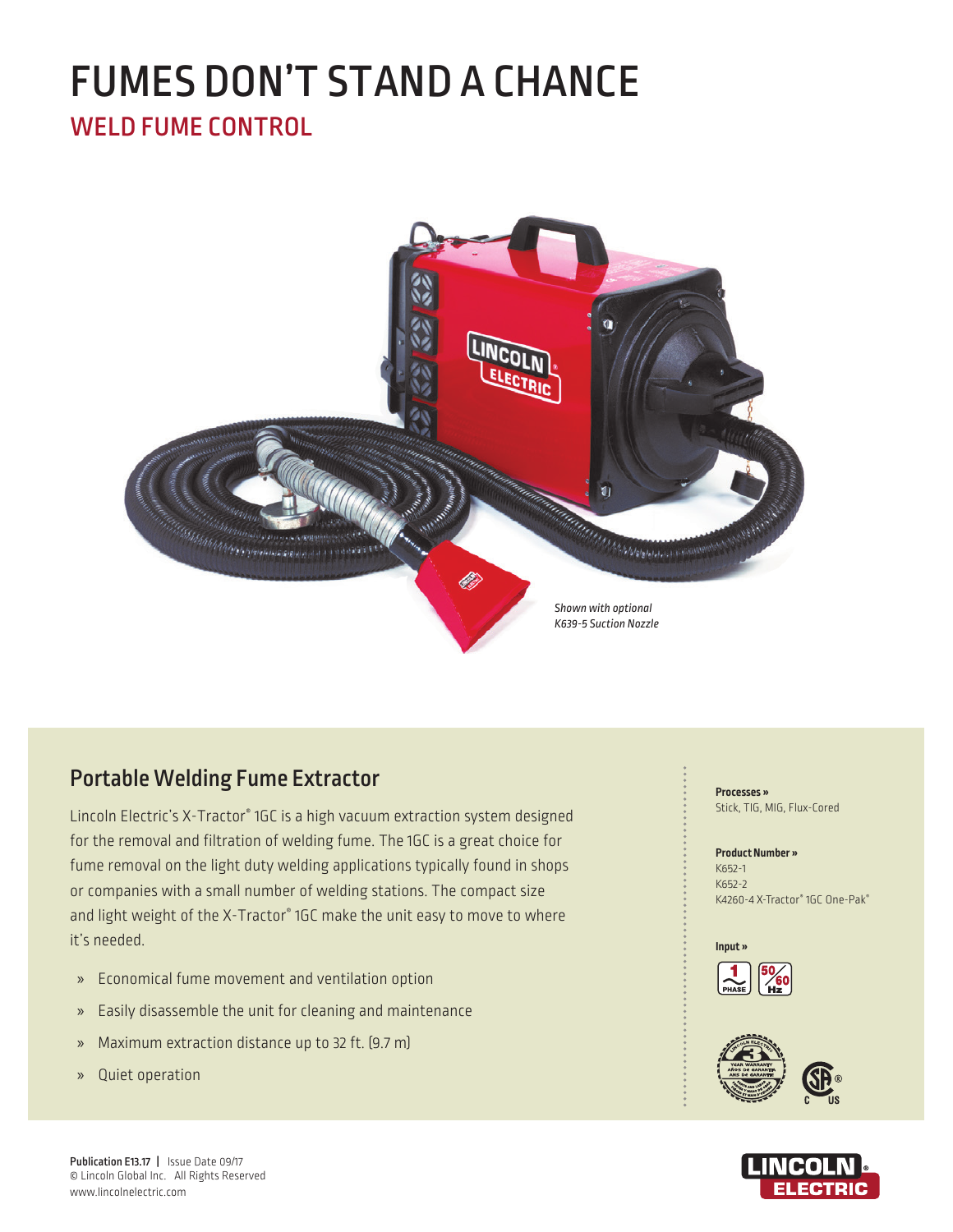- » Simple to Configure Uses a single fume extraction welding gun or suction nozzle attachment
- » Filter Cleaning System Unique rotary air jet system allows the polyester filter to be cleaned using compressed air without removing it from the X-Tractor® 1GC
- » Automatic Start/Stop Sensor Provides extraction only when needed, extends motor life, and reduces energy consumption
- » Wide Variety of Extraction Nozzles Available – Easily adapt the X-Tractor® 1GC for many different welding applications
- » Low Noise Operation 74 dBA

# WHAT'S INCLUDED

Base Unit (K652-1)

- » Adapter for 1-3/4 in. (45 mm) hose (S20591-8)
- » 8 ft. (2.4 m) long x 1-3/4 in. (45 mm) diameter flexible hose
- » 2 spare sets of carbon brushes for motors
- » Filter cartridge
- » 12 ft. (3.6 m) power cord

## One-Pak® Package (K4260-4)

- » Base Unit K652-1
- » Aluminum Suction Nozzle with Magnetic Mounting K639-1

# KEY FEATURES WEIGHT AND DESIGN

The X-Tractor® 1GC is lightweight and portable at only 37 lbs. (17 kg) and can easily be carried anywhere. This unit is perfect for light duty, intermittent use such as maintenance and construction applications.

High vacuum welding fume extraction systems utilize higher pressure of 70-90" WG and low volume of 55-115 CFM with an air speed of 4000-5000 ft/min. The air handling configuration of high vacuum equipment allows the use of small diameter rigid duct and small diameter flex hose to easily reach extraction points. It is perfect for applications such as short welds when using fume suction nozzles or larger fixture welding using integrated fume extraction guns. This process is designed for close proximity source extraction from 2-4" to the welding source.

Since the hoses and suction nozzles are smaller than those of low vacuum systems, it is much easier to carry the extraction nozzle and/or flex hose into confined spaces (45 ft. maximum distance). The mobility of the hoses allows the main filter unit to be kept at a central location. Due to the low air volume (CFM) extracted make-up air and negative room air pressures are kept to a minimum when exhausting outside the facility.

# FILTRATION PROCESS

The X-Tractor® 1GC has a unique internal manual cleaning system. Using a customer supplied compressed air source and manual rotation, the internal rotary air jet device supplies a burst of air from inside the filter cartridges. This in turn causes the particulate that has collected on the outside of the filter cartridge to drop into the bottom of the unit. The cover where the flex hose inlet is located is then removed and the particulate can be disposed of by following federal, state, and local environmental regulations.

# CABLE SENSOR

At the bottom of the X-Tractor® 1GC unit is an automatic start/stop sensor. The unit automatically switches on as the welder begins to weld and automatically switches off approximately 15 seconds after the arc is extinguished. The result is less energy consumption and non-continuous noise. For the automatic start/stop function to work, the welding power source's work cable or power cable must be laid in the sensor hook.

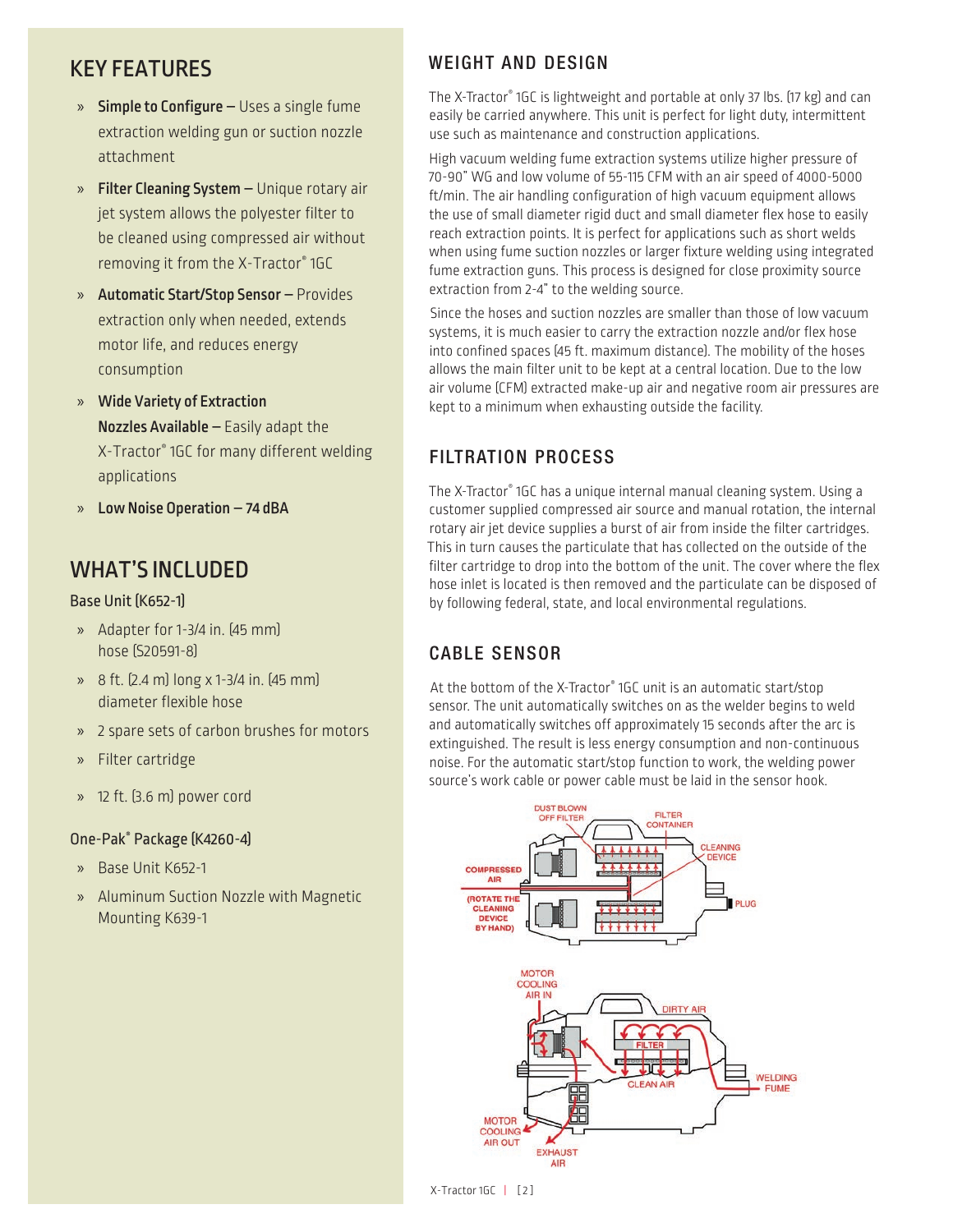

### **GENERAL OPTIONS**

**EN 20 Extraction Nozzle** The EN 20 nozzle is designed for a wide array of welding applications. With its funnel extraction opening and magnetic mounting stand, the EN 20 gives the welder a greater amount of versatility. **Order** 

**K2389-5**

#### **EN 40 Extraction Nozzle**

The EN 40 nozzle is designed for stick electrode applications. With its L-shaped tube and an elongated slotted opening, the EN 40 nozzle is designed to coincide with the time it takes the welder to use one stick electrode. This design alleviates the welder from having to continuously reposition the nozzle. Magnetic mounting stand included. **Order K 2389-6**



#### **SHFA Flat Suction Nozzle** 150 mm (6 in.) aluminum suction

nozzle with 20 in. (500 mm) flexible steel hose and magnetic mounting. Includes S20591-7 adapter for 1-3/4 in. (45 mm) hose. Best capture  $distance: < 4$  in.  $f100$  mm). **Order K639-5**



#### **Aluminum Suction Nozzles with Magnetic Mounting**

Includes S20591-7 adapter for 1 3/4 in. (45 mm) hose. Best capture distance:~ 1-1/2 in. (38 mm). SHM-300 Nozzle - 12 in. (300 mm) **Order K639-1**









### **SHMS-400 Low Noise Nozzle**

16 in. (400 mm) aluminum suction nozzle with magnetic mounting. Includes S20591-7 adapter for 1-3/4 in. (45 mm) hose. Best capture distance:~ 1-1/2 in. (38 mm). **Order K639-4**

#### **UNM Suction Nozzle for Heavy Smoke**

8 in. (200 mm) aluminum suction nozzle with magnetic mounting. Includes S20591-7 adapter for 1-3/4 in. (45 mm) hose. Best capture distance: < 4 in. (100 mm) **Order K639-6** 

### **Extraction Hoses**

Flexible high temperature hoses with spring steel reinforcement. Use to extend or replace the hose included with the base unit. To ensure an effective performance level, it is recommended that a maximum hose length of 45 ft. (15 m) be used.

**Hose 16 ft. (5 m) x 1-3/4 in. (45 mm) Order** 

**K2389-8** 

**Hose 8 ft. (2.5 m) x 1-3/4 in. (45 mm) Order K2389-9** 

#### **Gun Mounted Nozzle Kit (OT-25)**

Nickel plated brass nozzle slips over the gun's gas nozzle and secures with screw. Includes a total of 16 ft. (5 m) of hose and all necessary adapters including SS-3245 for connection to 1-3/4 in. (45 mm) hose **Order K639-20**



### **Nozzle Kits**

Kit provides extraction capacity to standard welding torches. The NKT kit is for mounting the extraction hose on top of gun. The NKC kit is for circular extraction. Note: guns not included.

**NKT Order K2389-3**



To connect hoses together, a 2 in. (50 mm) hose-to-hose adapter screws over hose ends, providing a tight connection and seal.

**Order K2389-10**